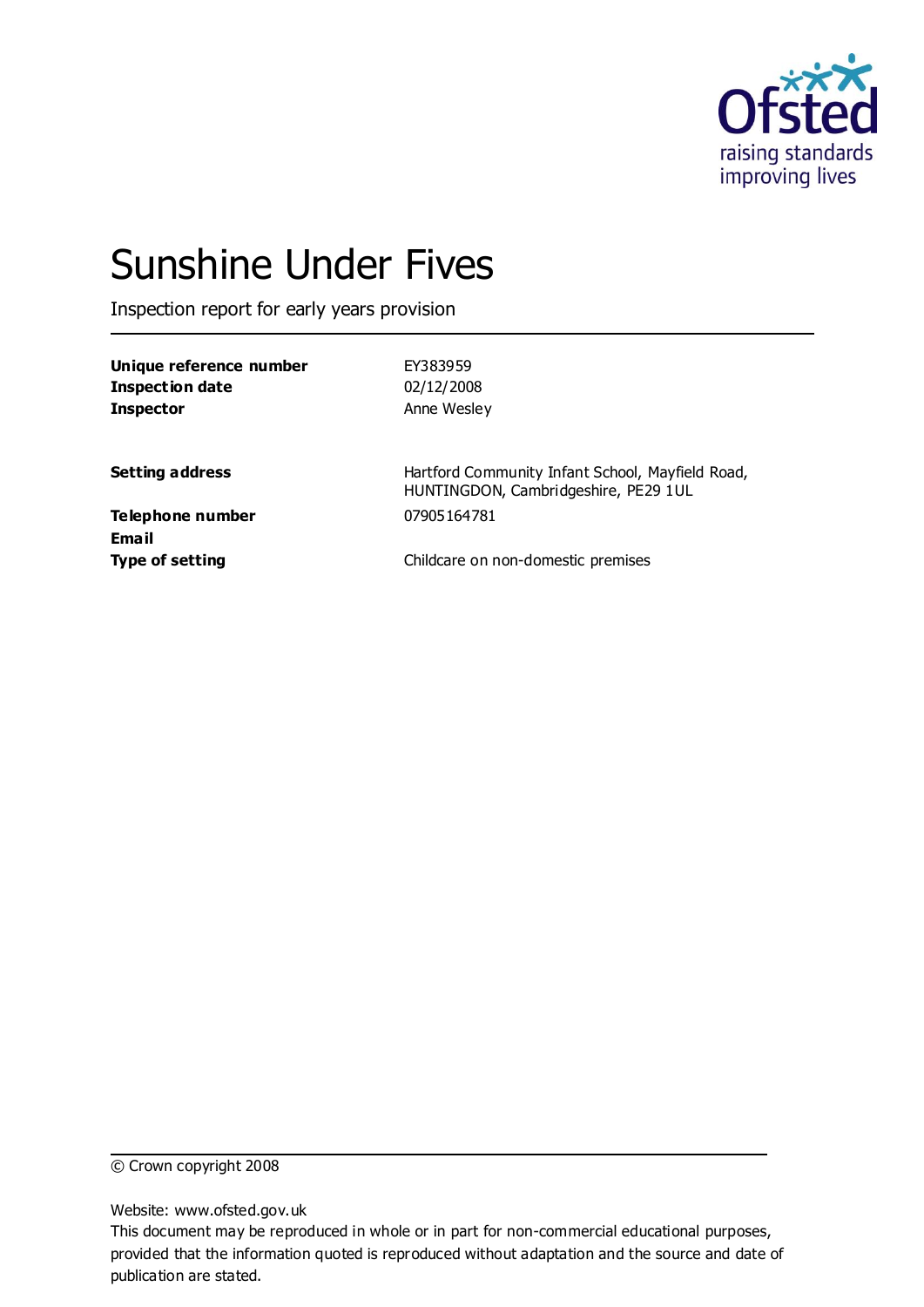#### **Introduction**

This inspection was carried out by Ofsted under Sections 49 and 50 of the Childcare Act 2006 on the quality and standards of the registered early years provision. 'Early years provision' refers to provision regulated by Ofsted for children from birth to 31 August following their fifth birthday (the early years age group). The registered person must ensure that this provision complies with the statutory framework for children's learning, development and welfare, known as the *Early* Years Foundation Stage.

The report includes information on any complaints about the childcare provision which Ofsted has received since the last inspection or registration whichever is the later, which require Ofsted or the provider to take action in Annex C.

The provider must provide a copy of this report to all parents with children at the setting where reasonably practicable. The provider must provide a copy of the report to any other person who asks for one, but may charge a fee for this service (The Childcare (Inspection) Regulations 2008 regulations 9 and 10).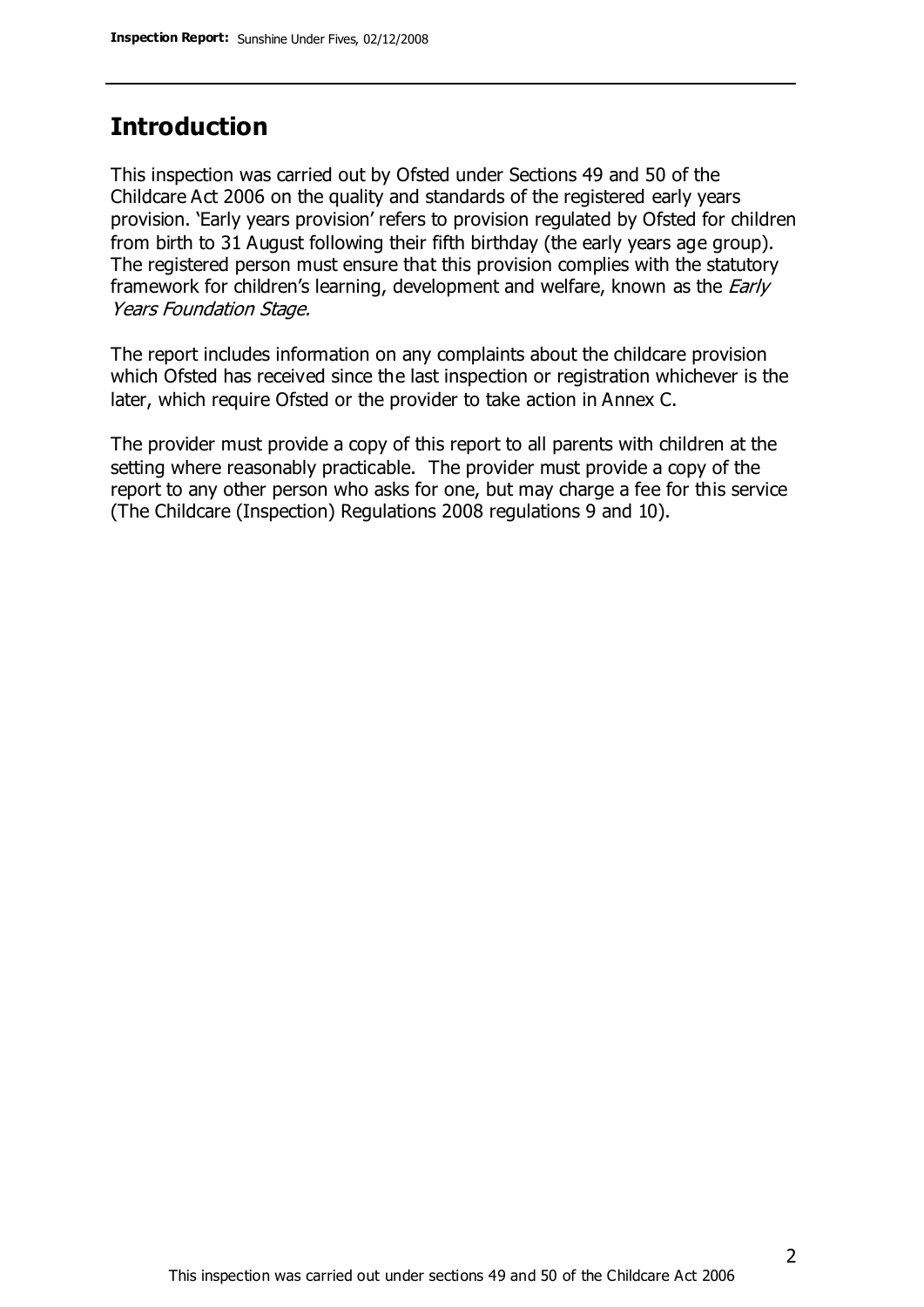# **Description of the setting**

Sunshine Under Fives Playgroup was managed by a voluntary management committee it has recently been taken over by the Pre-School Learning Alliance. It opened in 1991 and operates from the community room in the grounds of Hartford Infant School in Huntingdon. A maximum of 20 children may attend the playgroup at any one time. The playgroup is registered on the Early Years Register and is open five days a week from 09:00 to 11:30 during school term times. On Mondays and Wednesdays an afternoon session is offered from 12:20 to 14:50. All children have access to an enclosed outdoor play area. There are currently 43 children aged from three to four years on roll. Of these, 32 children receive funding for nursery education. Children come from the local area. The playgroup currently supports a number of children with learning difficulties and also supports children who have English as an additional language. The playgroup employs six staff, all of whom hold appropriate early years qualifications. The setting is accessible to both children and adults with physical disabilities.

# **Overall effectiveness of the early years provision**

This is a good setting, where all children are welcomed and make good progress towards the standards expected for their age. Staff use their knowledge of the children to promote effectively all aspects of the children's welfare and their learning development. Children are safe and secure at all times and enjoy the varied activities planned to take their learning forward. Parents and carers are very happy with the nursery and appreciate the friendly and helpful staff. The setting is fully inclusive, catering well for children who speak English as an additional language and those with learning difficulties and/or disabilities. The supervisor and staff are committed to continuous improvement and have the capacity to achieve this.

# **What steps need to be taken to improve provision further?**

To further improve the early years provision the registered person should:

- ensure the children have regular access to the outdoor area to promote more fully their physical development
- provide more opportunities indoors for imaginative play through role play areas, dressing-up equipment or larger construction toys.

# **The leadership and management of the early years provision**

The children's care, learning and welfare are significantly enhanced by way the setting is led and managed. Staff have specific roles and responsibilities within the group and consequently the children always know who to go to. Parents are happy that their children have key people who assess their learning and progress. Parents are well informed about their children's learning experiences. Weekly information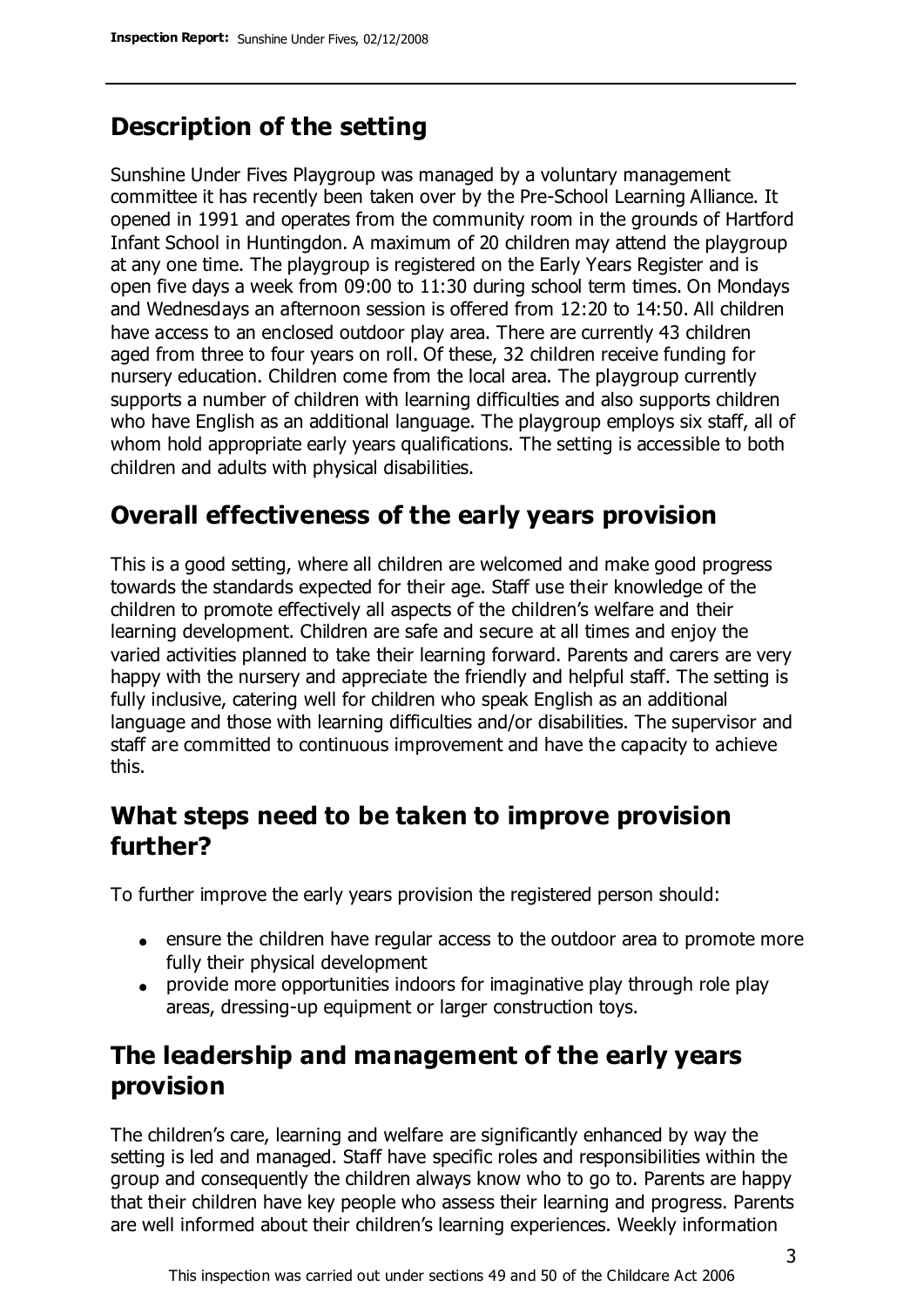sheets include suggestions of what the parents can do in the topics planned so that they are very involved with their children's learning. Workshops have been arranged for parents and these are well supported. Current safeguarding requirements are fully met. Policy documents are very comprehensive and ensure all staff understand exactly what is required of them. The setting is fully inclusive and caters very well for children with both learning and behavioural difficulties. Risk assessments are carried out daily; the safety and the welfare of the children have a high priority. Assessment is a particular strength in this setting as the supervisor holds regular meetings where the key workers discuss their group's development files so that they can all become familiar with the needs and interest of all the children. Consistency of record keeping and standards is also maintained through these meetings. Some children in the play group attend other settings, the supervisor is arranging liaison meetings with other key workers to ensure continuity for these children. The manager provides an excellent programme of training and development for staff. All the adults in the setting are undertaking further training in a variety of appropriate areas, including child protection procedures, the revised Early Years Foundation Stage and paediatric first aid. Their enhanced skills and knowledge have added to the good progress the children make.

#### **The quality and standards of the early years provision**

The children make good progress during their time in the play group because the staff ensure that every opportunity for learning is maximised. Adults ensure that the activities planned for children cover all the necessary areas of learning whilst maintaining a good balance between child-led and adult-led activities. Consequently, children learn the skills that they will need for the next stage in their learning and by the time they transfer to primary school they have reached standards that are appropriate for their age. The children are taught about keeping safe and eating healthy food. The current systems for assessing the children's progress are based on short informal observations and planned longer assessment activities. These are carried out regularly by the key workers who update the children's development file. They identify in the development files the next steps in the children's learning and they also suggest how these might be achieved by noting the children's particular interests. The activities provide many opportunities for children to talk together, so language skills are promoted well, with adults being good role models. Children know they will be listened to and so they listen well to each other.

There are many activities in which children learn to count and explore mathematical ideas including a number based computer programme. Specific resources placed in the water play area encourage the children to make comparisons of capacity. Creative activities are numerous when children can choose from a wide range of resources or adult led creative activities encourage the children to explore materials they might not choose for themselves. Children's choices however are limited by the inaccessibility of many of the play group's resources. Much equipment is stored in outside sheds and so adults make the decision of what should be available each day. This is particularly applicable to larger toys. The access to role play equipment and dressing-up clothes is also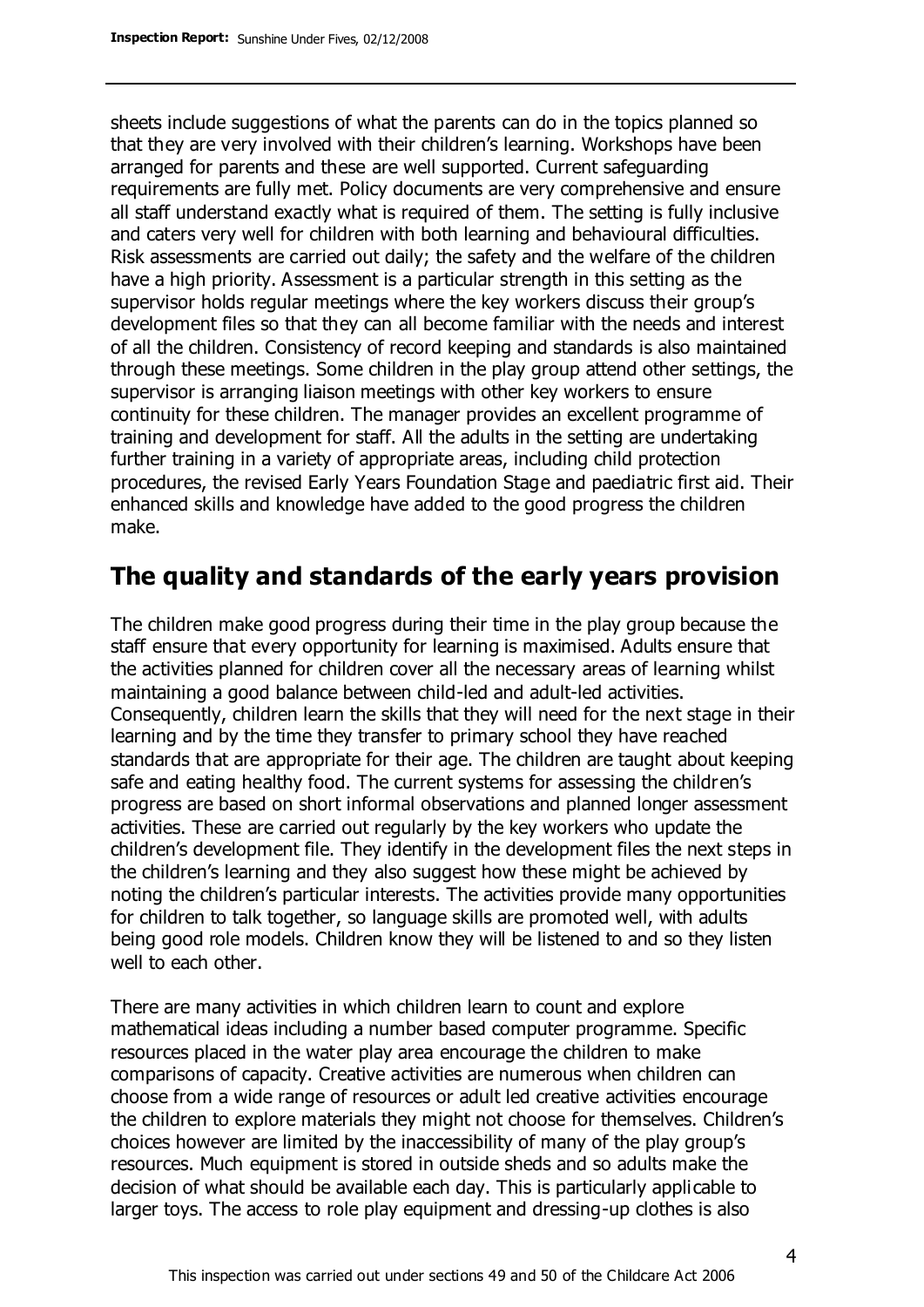restricted by the same difficulty. Adults pay particular attention to promoting children's personal development so that the children quickly learn how to share and take turns. The children take some responsibilities as they have certain jobs when it is time to tidy up. Self-help skills are strongly promoted. Relationships are positive, behaviour is good and the children happily engage in all the experiences provided. Children's physical development takes place mostly outside. However, as the area is shared with the host infant school the time spent outside is timetabled and therefore the use of the outdoor area is limited. Children's health and safety have a high priority with ongoing checks of equipment and the children are taught to use equipment safely. They are taught about keeping safe and eating healthy food.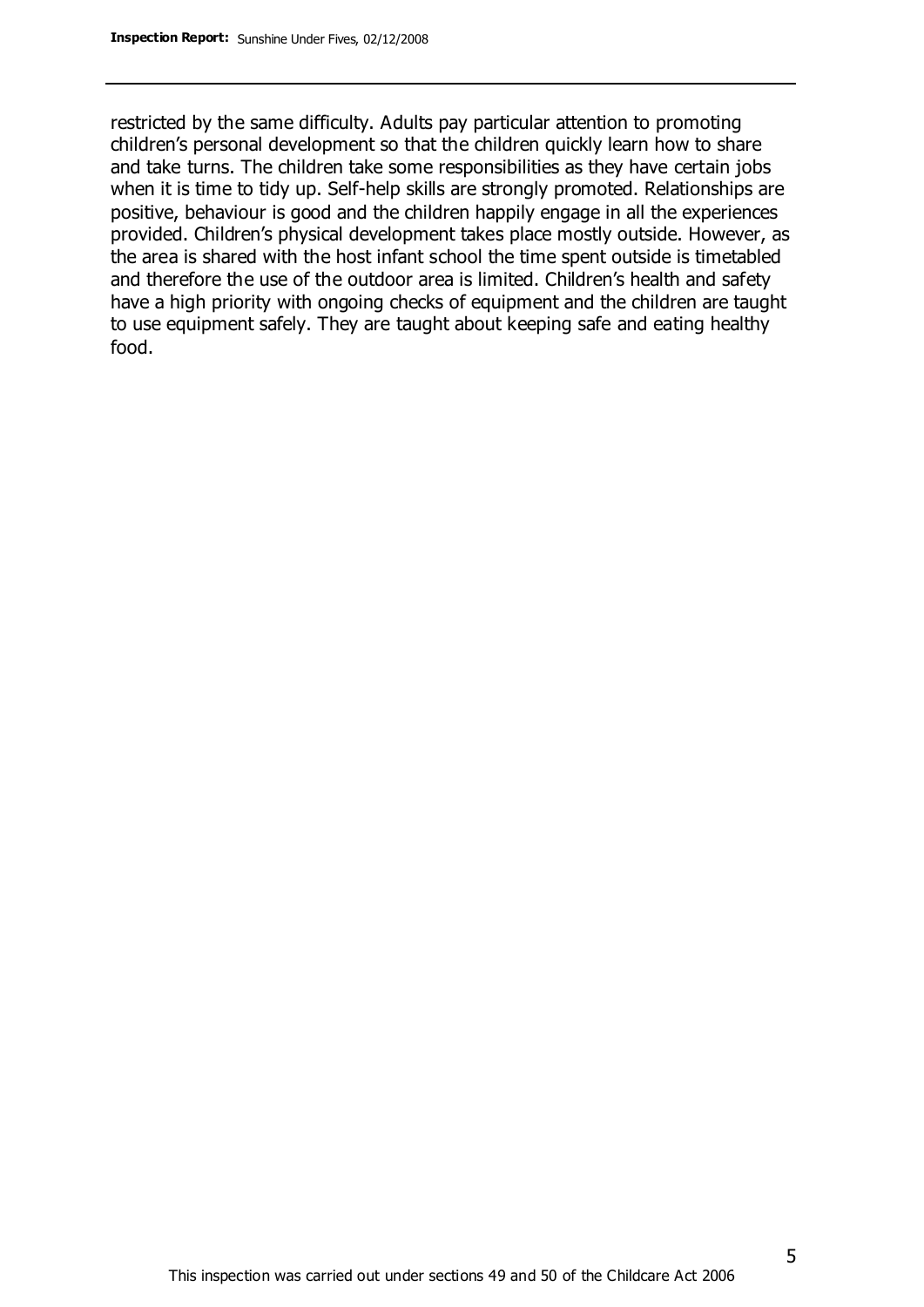# **Annex A: record of inspection judgements**

#### **The key inspection judgements and what they mean**

Grade 1 is Outstanding: this aspect of the provision is of exceptionally high quality Grade 2 is Good: this aspect of the provision is strong Grade 3 is Satisfactory: this aspect of the provision is sound Grade 4 is Inadequate: this aspect of the provision is not good enough

#### **Overall effectiveness**

| How effective is the provision in meeting the needs<br>of children in the Early Years Foundation Stage? |  |
|---------------------------------------------------------------------------------------------------------|--|
| How well does the provision promote inclusive practice?                                                 |  |
| The capacity of the provision to maintain continuous                                                    |  |
| improvement.                                                                                            |  |

#### **Leadership and management**

| How effectively is provision in the Early Years               |  |
|---------------------------------------------------------------|--|
| <b>Foundation Stage led and managed?</b>                      |  |
| How effective is the setting's self-evaluation, including the |  |
| steps taken to promote improvement?                           |  |
| How well does the setting work in partnership with parents    |  |
| and others?                                                   |  |
| How well are children safequarded?                            |  |

#### **Quality and standards**

| How effectively are children in the Early Years<br><b>Foundation Stage helped to learn and develop?</b> |   |
|---------------------------------------------------------------------------------------------------------|---|
| How effectively is the welfare of children in the Early                                                 |   |
| <b>Years Foundation Stage promoted?</b>                                                                 |   |
| How well are children helped to stay safe?                                                              |   |
| How well are children helped to be healthy?                                                             |   |
| How well are children helped to enjoy and achieve?                                                      | 2 |
| How well are children helped to make a positive                                                         | っ |
| contribution?                                                                                           |   |
| How well are children helped develop skills that will                                                   |   |
| contribute to their future economic well-being?                                                         |   |

Any complaints about the inspection or report should be made following the procedures set out in the guidance available from Ofsted's website: www.ofsted.gov.uk